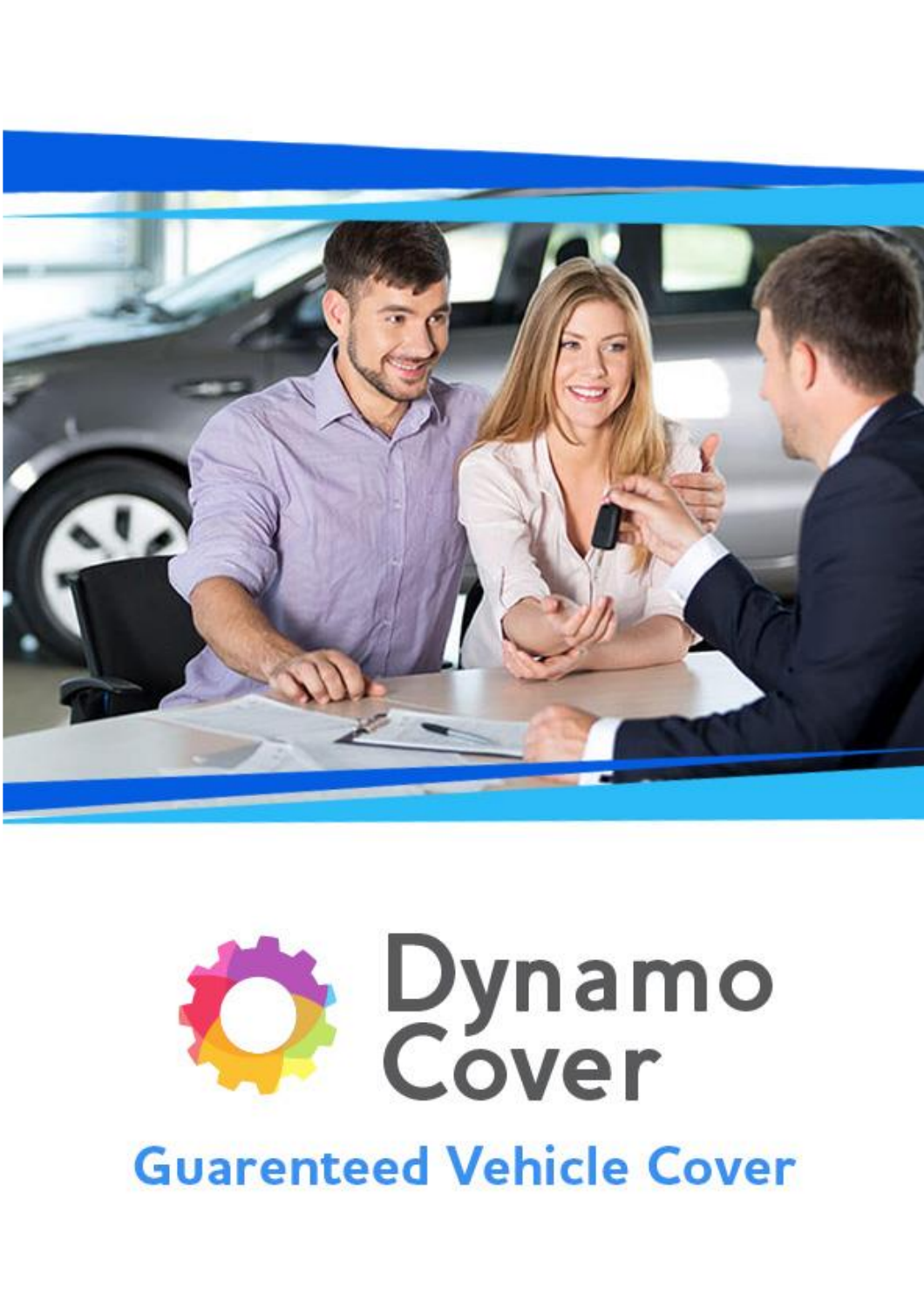# **Guaranteed Hire Replacement Vehicle Policy**

This Guaranteed Hire Replacement Vehicle insurance policy is arranged by Strategic Insurance Services Limited and is underwritten by Astrenska Insurance Limited. Astrenska Insurance Limited is authorised by the Prudential Regulation Authority and regulated by the Financial Conduct Authority and the Prudential Regulation Authority. Firm Reference No. 202846. Registered in England No. 1708613. Registered Office: Cutlers Exchange, 123 Houndsditch, London EC3A 7BU.

Strategic Insurance Services Limited (FCA number 307133) are authorised and regulated by the Financial Conduct Authority.

This can be checked on the Financial Services register by visiting the website at [www.fca.org.uk/firms/systems-reporting/register o](http://www.fca.org.uk/firms/systems-reporting/register)r by contacting them on 0800 111 6768.

In return for the payment by **You** of the premium, payable for this policy of insurance **We** will provide a **Hire Vehicle** on the terms set out below.

| <b>Claims</b><br><b>Administrator</b> | Davies Group Limited                                                                                                                                                                                            |
|---------------------------------------|-----------------------------------------------------------------------------------------------------------------------------------------------------------------------------------------------------------------|
| <b>Commencement</b><br><b>Date</b>    | The date shown on the policy <b>Schedule</b> confirming when cover commences                                                                                                                                    |
| <b>Condition</b>                      | An obligation which You must perform. If a Condition is not performed by<br>You, We will not be under any liability to pay You anything under the terms of<br>this policy                                       |
| <b>Hire Vehicle(s)</b>                | The class of vehicle shown on Your policy Schedule                                                                                                                                                              |
| Hire Company (s)                      | The company that We instruct to give You the Hire Vehicle                                                                                                                                                       |
| <b>Hire Period</b>                    | The maximum period, as shown in Your policy Schedule, that We will pay<br>for the Hire Vehicle                                                                                                                  |
| <b>Limit of Cover</b>                 | The Hire Vehicle for the Hire Period, that may be utilised over a maximum of<br>2 claims covered by this policy in the insurance period                                                                         |
| <b>Insured Vehicle</b>                | The motor vehicle identified as the Insured Vehicle in the policy Schedule or<br>any other vehicle which We may, after receiving a written request from You,<br>accept in substitution for that vehicle         |
| <b>Period of Cover</b>                | The period stated in the Schedule to this policy                                                                                                                                                                |
| <b>Schedule</b>                       | The document that identifies the policyholder and sets out details of the<br>cover Your policy provides                                                                                                         |
| <b>Territorial Limits</b>             | England, Wales, Scotland and Northern Ireland                                                                                                                                                                   |
| <b>Third Party</b>                    | The other person(s) and/or party(s) responsible for the incident giving rise to a<br>claim on this policy                                                                                                       |
| We, Our, Us,<br><b>Insurer</b>        | Astrenska insurance Limited                                                                                                                                                                                     |
| <b>Un Driveable</b>                   | The vehicle is not legally roadworthy (excluding glass damage) and is off the<br>road being repaired as a result of a road traffic collision, fire, malicious<br>damage or theft/attempted theft of the vehicle |
| You, Your                             | The person named as the insured in the Schedule to this policy                                                                                                                                                  |
| <b>Your Claim</b>                     | A claim by You against Your existing motor policy                                                                                                                                                               |

# **1. Definitions**

#### **2. Cover**

If the **Insured Vehicle** is damaged and rendered **Un Driveable** by a single road traffic collision, fire, malicious damage, theft or attempted theft, (excluding if due to glass damage,) and the incident occurs within the **Territorial Limits**, **We** will arrange for a **Hire Vehicle**, for **Your** use during the reasonable repair period only or until 3 days following payment has been issued to **You**  in settlement of **Your** vehicle claim in any event not exceeding the **Limit of Cover.**

Use of the **Hire Vehicle** is covered for use within the **Territorial Limits** only.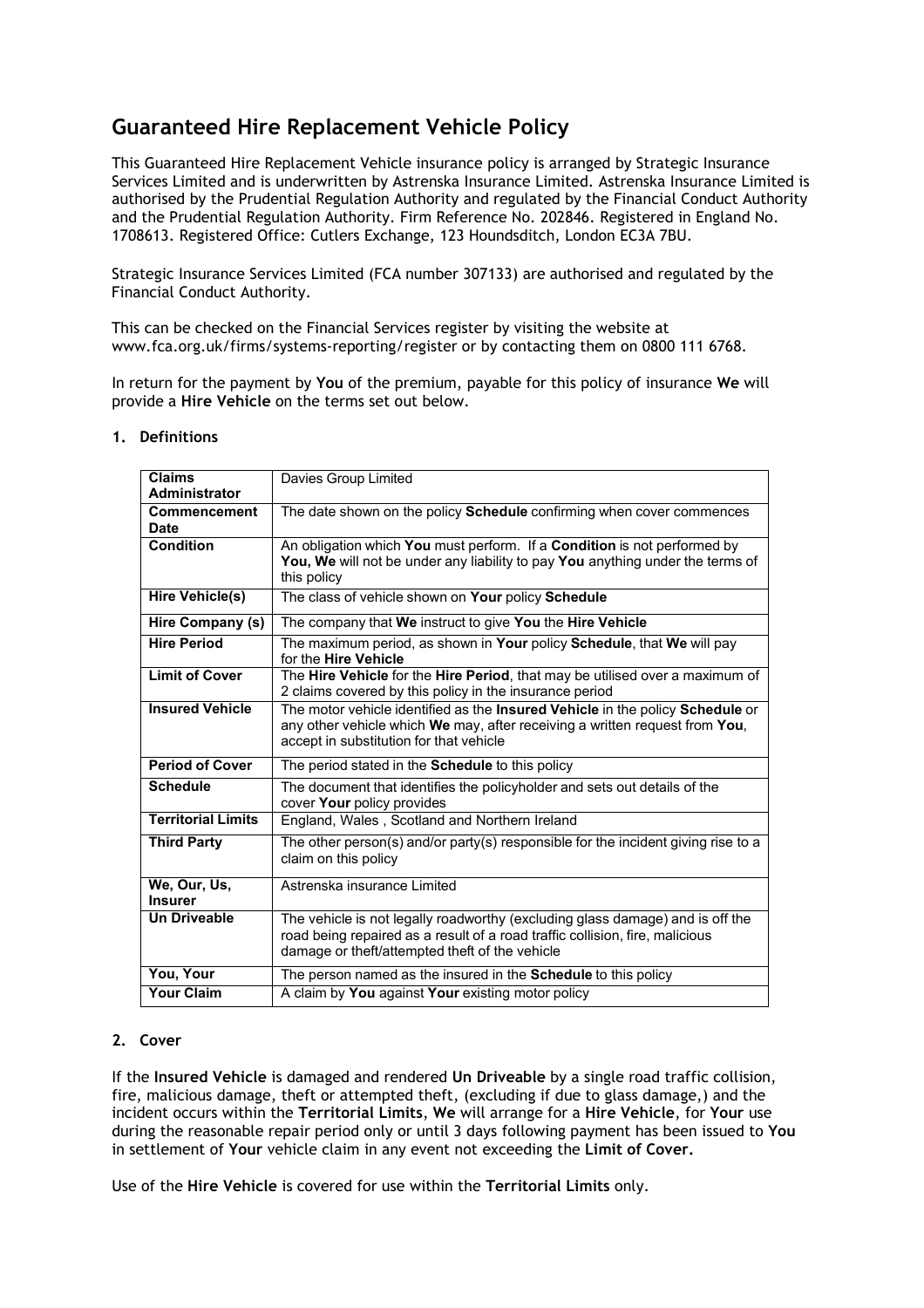The **Hire Vehicles** supplied are fully serviced, less than 3 years old and will be of the group or higher of that specified in **Your** policy **Schedule**.

If, due to circumstances beyond **Our** control and **We** cannot arrange a **Hire Vehicle** for **You We**  may, at **Our** discretion, reimburse transportation costs up to a maximum of £20.00 per day for the period **Your** vehicle is unavailable subject to the number of days cover provided under **Your** policy as shown on **Your** policy **Schedule**.

If the **Insured Vehicle** has been professionally adapted or converted to carry a driver or passenger with disabilities and another suitable vehicle is not available, **We** will reimburse **Your**  transportation costs up to a maximum of £20.00 per for the period **Your** vehicle is unavailable for use, subject to the number of days cover provided under **Your** policy as shown on your policy schedule.

# **3. Exclusions**

The following are not covered under this insurance:

- a) Drivers 21 or under in England, Wales, Scotland and Northern Ireland
- b) Any **Insured Vehicle** used in any way for hire or reward including courier work. A vehicle used for Driving Instruction/Tuition is accepted where the appropriate premium has been paid
- c) Any vehicle used for Driver Instruction/Tuition where the tutor is not a fully qualified Instructor and/or not on "The Register of Approved Driving Instructors' or "Department of the Environment Approved Driving Instructor" in Northern Ireland
- d) Any vehicle used for Driver Instruction/Tuition without dual controls
- e) Any charges imposed by the **Hire Vehicle Company** for additional drivers if it is agreed with the **Hire Vehicle Company** that they can be included
- f) Use of the **Hire Vehicle** outside the **Territorial Limits**
- g) Any excess that the **Hire Company** apply following an accident, fire or theft involving the **Hire Vehicle**
- h) All fuel, fares and fines relating to the **Hire Vehicle** whilst it is in **Your** possession, including any administration fee which may be imposed by the **Hire Vehicle Company**
- i) Any claim which has not been reported to **Us** within 14 days of the incident, accident or theft giving rise to the claim occurring
- j) Any provision of a **Hire Vehicle** where a **Hire Vehicle** is already available under another insurance or other means
- k) Any further **Hire Vehicle** charges incurred after the **Hire Period**
- l) Any **Hire Vehicle** charges for more than 3 days after payment has been issued to **You** in settlement of a claim under **Your** motor insurance policy
- m) The provision of a **Hire Vehicle** for an incident, accident or theft when the event occurred prior to the **Commencement Date** or after the **Period of Cover** has ended
- n) Any claim where the damage sustained to the vehicle was caused during the theft/attempted theft of the contents of the vehicle
- o) Any claim relating to mechanical or electrical breakdown/failure or misfuelling
- p) Fires caused by modifications not approved by the **Insured Vehicle** manufacturer, or not fitted an appropriately qualified mechanic/technician, and/or not disclosed to the main motor insurer
- q) Claims relating to a vehicle being **Undriveable** due to damage relating to more than one single incident

# **4. Claims Procedure**

If the **Insured Vehicle** is involved in a road traffic collision, suffers fire or malicious damage or is stolen **You** must report it to the **Claims Administrator** immediately, and in no event later than 14 days after the event.

Visit [www.vehiclehireclaims.davies-group.com](http://www.vehiclehireclaims.davies-group.com/) where **You** will be able to register **Your** claim. **Our**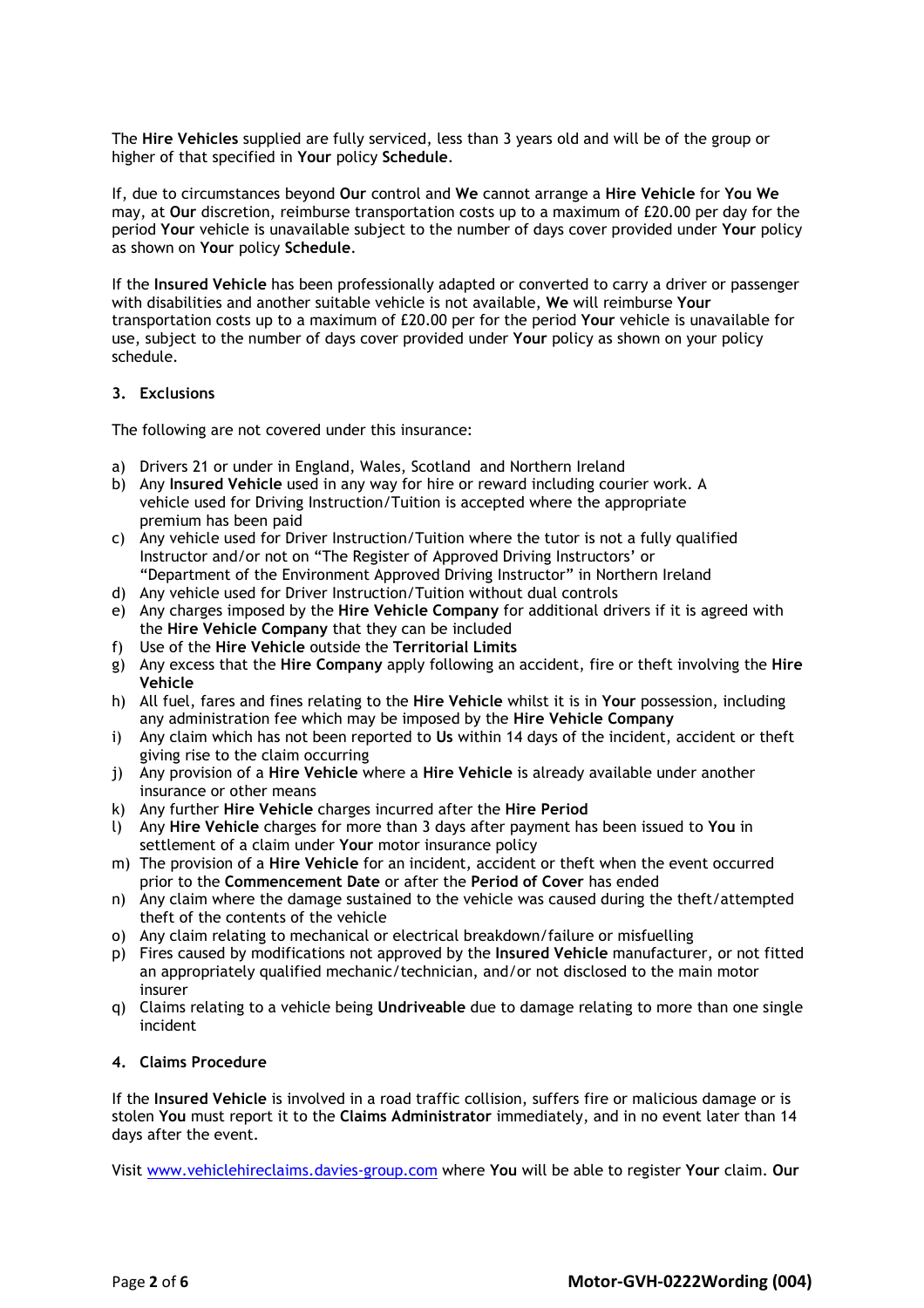internet solution is the quickest and easiest way to submit **Your** claim.

If **You** do not have access to the internet, please call the **Claims Administrator** on 0344 856 2359 to notify them of **Your** claim.

The **Hire Company** will then contact **You** directly with a view to getting **You** mobile again as soon as reasonably possible.

**You** will receive a copy of the **Hire Company's** terms and conditions. It is a **Condition** of this policy that **You** comply fully with the terms and conditions of the **Hire Company**.

If **You** wish to take advantage of any options the **Hire Company** may offer, such as Excess Protection or Collision Damage Waiver, the cost of these upgrades and any administration fee will be **Your** responsibility.

#### **5. Conditions**

**You must** comply with the following obligations, each of which is a **Condition** of this **Policy**:

- a) Ensure that the **Insured Vehicle** is serviced in accordance with manufacturer's instructions and covered by a valid in force motor insurance policy issued by an insurer authorised and regulated by the Financial Conduct Authority or the Prudential Regulation Authority
- b) The incident that gives rise to a claim on this policy must have been reported to **Your** motor insurers and **You** must be actively pursuing repairs or settlement of **Your Claim**
- c) Ensure that **We** receive a claim form for any claim under this policy within 14 days after the event giving rise to the claim
- d) Provide any information reasonably requested by **Us** within a reasonable time.
- e) If any claim under this Policy is in any respect fraudulent or unfounded, all benefit paid and/or payable in relation to that fraudulent claim shall be forfeited and recoverable. **We** shall not be liable to **You** in respect of a relevant claim occurring after the time of the fraudulent act. For the avoidance of doubt, the rights and obligations of the parties to the contract with respect to claims occurring before the time of the fraudulent act are unaffected; and
	- **We** need not return any Premiums paid
	- **We** may share information about the circumstances with other organisations, public bodies, authorities and law enforcement agencies for criminal investigation
- f) **You** should comply fully with the terms and conditions of the **Hire Company**
- g) It is **Your** responsibility to ensure that the insurance provided by the **Hire Company** is sufficient for **Your** needs. This will normally be included without additional charge providing **Your** driving history is acceptable to the **Hire Company**
- h) Any damage caused to the **Hire Vehicle** and any associated costs will be **Your** responsibility
- i) It is **Your** responsibility to ensure that adequate motor insurance is in place for **Your** use of the **Hire Vehicle**
- j) **You** may have to provide Comprehensive insurance for the **Hire Vehicle**
- k) **You** must take all reasonable steps to mitigate the costs of the claim
- **l) You** must take all action possible to recover any costs, charges or fees **We** may have paid or be liable to pay and pay such amounts recovered back to **Us**
- m) **You** must pay **Us** any sums by way of costs, charges or fees directly recovered form the **Third Party** to the extent of the sums indemnified under this policy
- n) Upon conclusion of the hire of a replacement vehicle **We** can take over and if necessary conduct proceedings in **Your** name to recover the hire costs of the **Hire Vehicle** from the **Third Party**
- o) Unless some other law is agreed in writing, this policy is governed by English law. If there is a dispute, it will only be dealt with in the courts of England or of the country within the United Kingdom in which your main residence is situated.

# **6. Cancellation**

**We** hope **You** are happy with the cover this policy provides. However, if after reading this policy this insurance does not meet with **Your** requirements, please return it to **Your** selling broker, within 14 days of issue and **We** will refund **Your** premium. Thereafter, **You** may cancel **Your** policy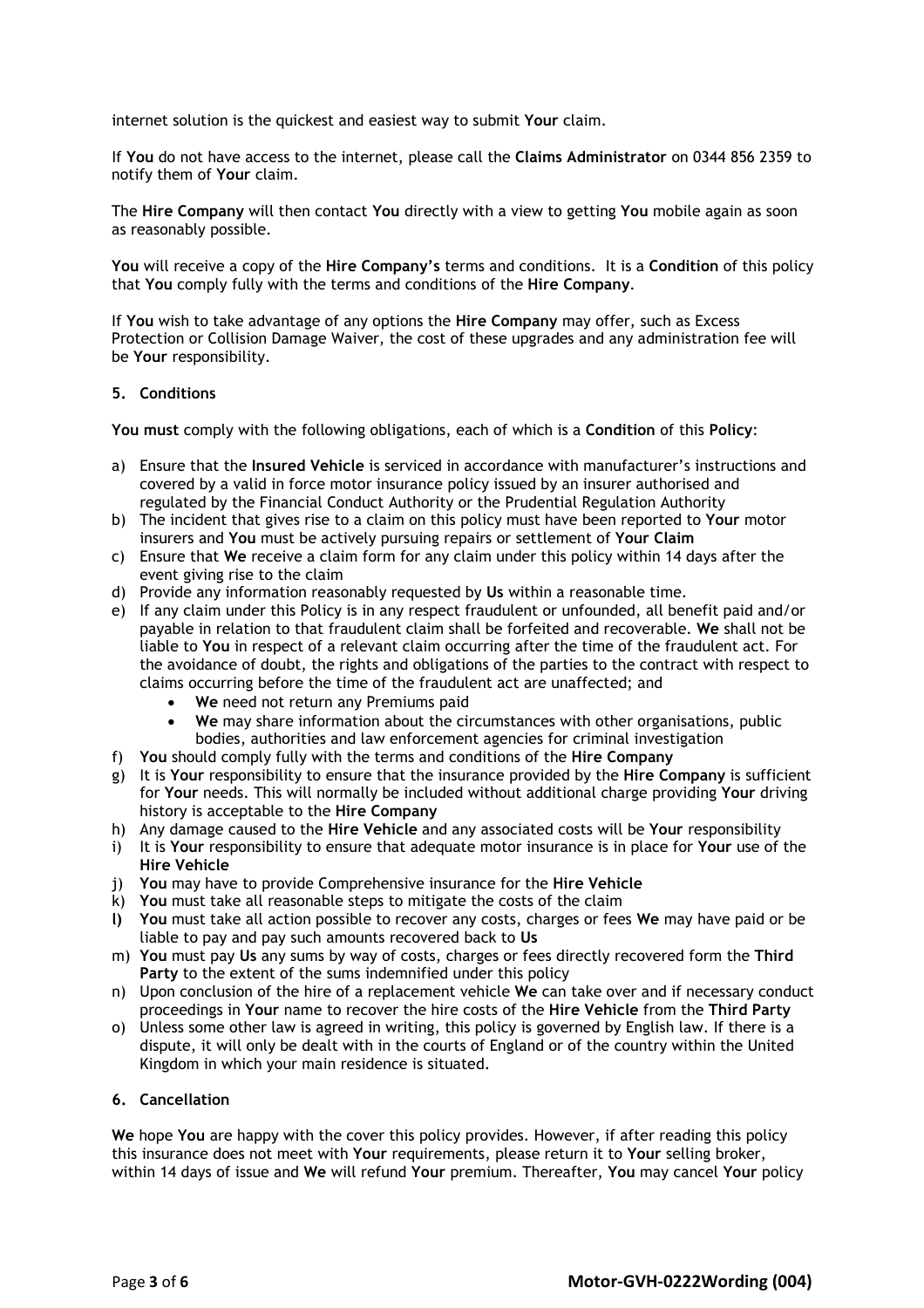at anytime however no refund of premium will be available.

The **Insurer** shall not be bound to accept renewal of any insurance and may at any time cancel any insurance document by sending 7 days notice to **You** at **Your** last known address. Provided the premium has been paid in full **You** shall be entitled to a proportionate rebate of premium in respect of the unexpired period showing on the insurance.

This policy is not transferable.

#### **7. Complaints Procedure**

It is the intention to give **You** the best possible service but if **You** do have any questions, concerns or complaint about the handling of this insurance or the handling of a claim **You** should contact **Us.**

Complaints regarding:

#### **SALE OF THE POLICY**

Please contact your selling broker

#### **CLAIMS**

#### **Please contact Davies Group Limited**

Email: customer.care@davies-group.com Tel: 0344 856 2015

Please ensure **You** quote **Your** policy number reference in any communication with us.

If it is not possible to reach an agreement, **You** have the right to make an appeal to the Financial Ombudsman Service. This also applies if **You** are insured in a business capacity and have an annual turnover of less than £6.5million and fewer than 50 employees or an annual balance sheet below £5 million.

**You** may contact the Financial Ombudsman Service at: Financial Ombudsman Service, Exchange Tower, Harbour Exchange Square, London, E14 9SR. Tel 0845 080 1800.

Further information can be found on their website at [www.financial-ombudsman.org.uk.](http://www.financial-ombudsman.org.uk/) The above complaints procedure is in addition to **Your** statutory rights as a consumer. For further information about **Your** statutory rights contact **Your** local authority Trading Standards Service or Citizens Advice Bureau.

#### **8. How we use information about you**

As a data controller, **We** collect and process information about **You** so that **We** can provide **You** with the products and services **You** have requested. **We** also receive personal information from **Your** agent on a regular basis while **Your** policy is still live. This will include **Your** name, address, risk details and other information which is necessary for **Us** to:

- Meet **Our** contractual obligations to **You**;
- issue **You** this Insurance Policy;
- deal with any claims or requests for assistance that **You** may have
- service Your policy (including claims and policy administration, payments and other transactions); and,
- detect, investigate and prevent activities which may be illegal or could result in **Your** policy being cancelled or treated as if it never existed.

In order to administer **Your** policy and deal with any claims, **Your** information may be shared with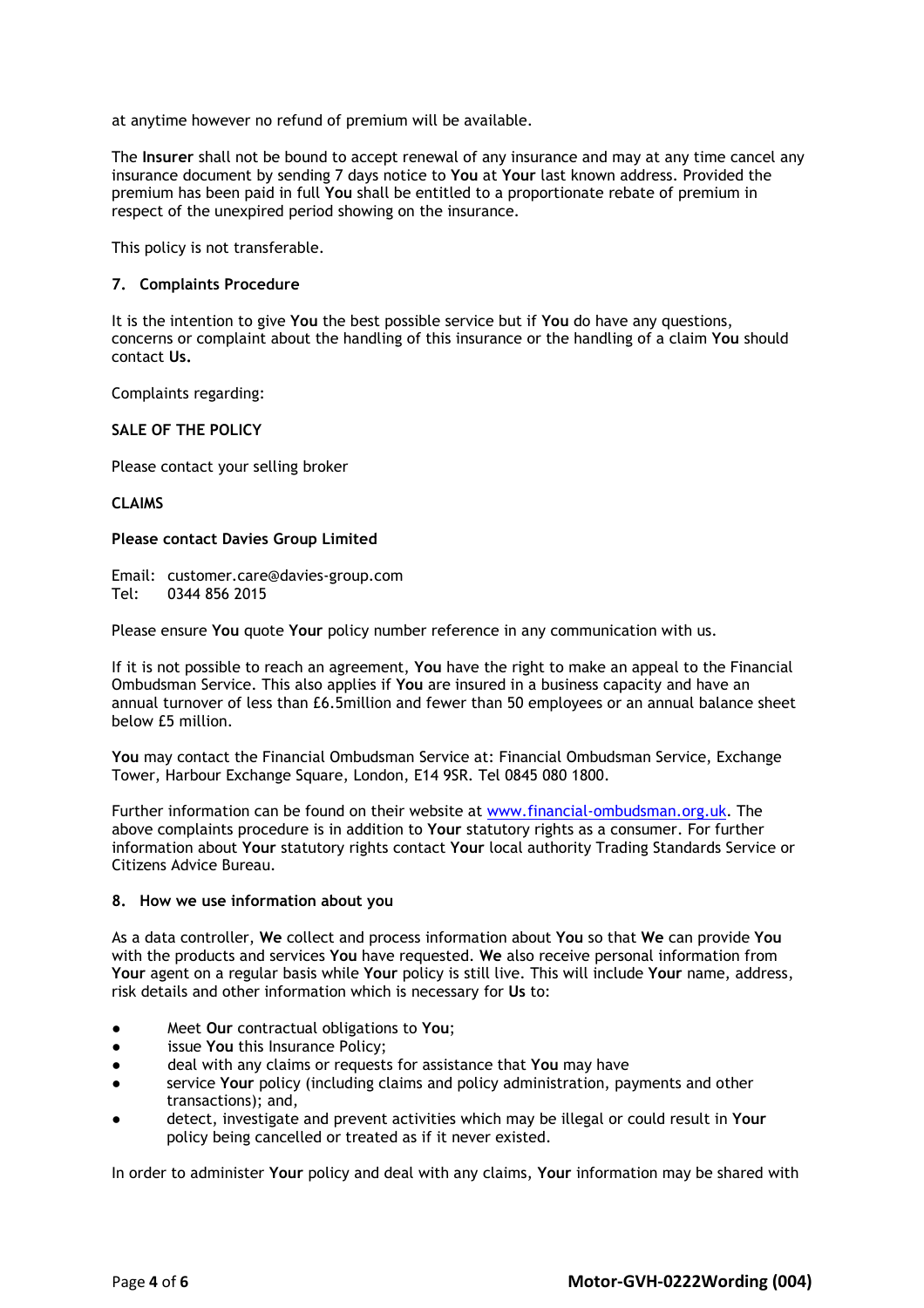trusted third parties. This will include members of The Collinson Group, third party administrators, contractors, investigators and claims management organisations where they provide administration and management support on Our behalf. Some of these companies are based outside of the European Union where different data privacy laws apply. Wherever possible, **We** will have strict contractual terms in place to make sure that Your information remains safe and secure.

**We** will not share **Your** information with anyone else unless You agree to this, or **We** are required to do this by Our regulators (e.g. the Financial Conduct Authority) or other authorities.

The personal information **We** have collected from **You** will be shared with fraud prevention agencies and databases who will use it to prevent fraud and money-laundering and to verify **Your** identity. If fraud is detected, **You** could be refused certain services, finance, or employment. Further details of how **Your** information will be used by **Us** and these fraud prevention agencies and databases, and **Your** data protection rights, can be found by visiting www.cifas.org.uk/fpn and www.insurancefraudbureau.org/privacy-policy.

#### **9. Processing your data**

**Your** data will generally be processed on the basis that it is:

- necessary for the performance of the contract that We have with You;
- is in the public or Your vital interest: or
- for **Our** legitimate business interests

If **We** are not able to rely on the above, **We** will ask for **Your** consent to process your data.

#### **10. How we store and protect your information**

All personal information collected by **Us** is stored on secure servers which are either in the United Kingdom or European Union.

**We** will need to keep and process your personal information during the period of insurance and after this time so that **We** can meet our regulatory obligations or to deal with any reasonable requests from **Our** regulators and other authorities.

**We** also have security measures in place in our offices to protect the information that **You** have given **Us**.

#### **11. How you can access your information and correct anything which is wrong**

**You** have the right to request a copy of the information that **We** hold about **You**. If **You** would like a copy of some or all of **Your** personal information please contact **Us** by email or letter as shown below:

Sussex House Perrymount Road Haywards Heath Sussex RH16 1DN E: [data.protection@collinsongroup.com](mailto:data.protection@collinsongroup.com)

This will normally be provided free of charge, but in some circumstances, **We** may either make a reasonable charge for this service, or refuse to give **You** this information if your request is clearly unjustified or excessive.

**We** want to make sure that **Your** personal information is accurate and up to date. **You** may ask **Us** to correct or remove information **You** think is inaccurate.

If **You** wish to make a complaint about the use of **Your** personal information, please contact **Our** Complaints manager using the details above. You can also complain directly to the Information Commissioner's Office (ICO). Further information can be found at https://ico.org.uk/Consumer Insurance Act.